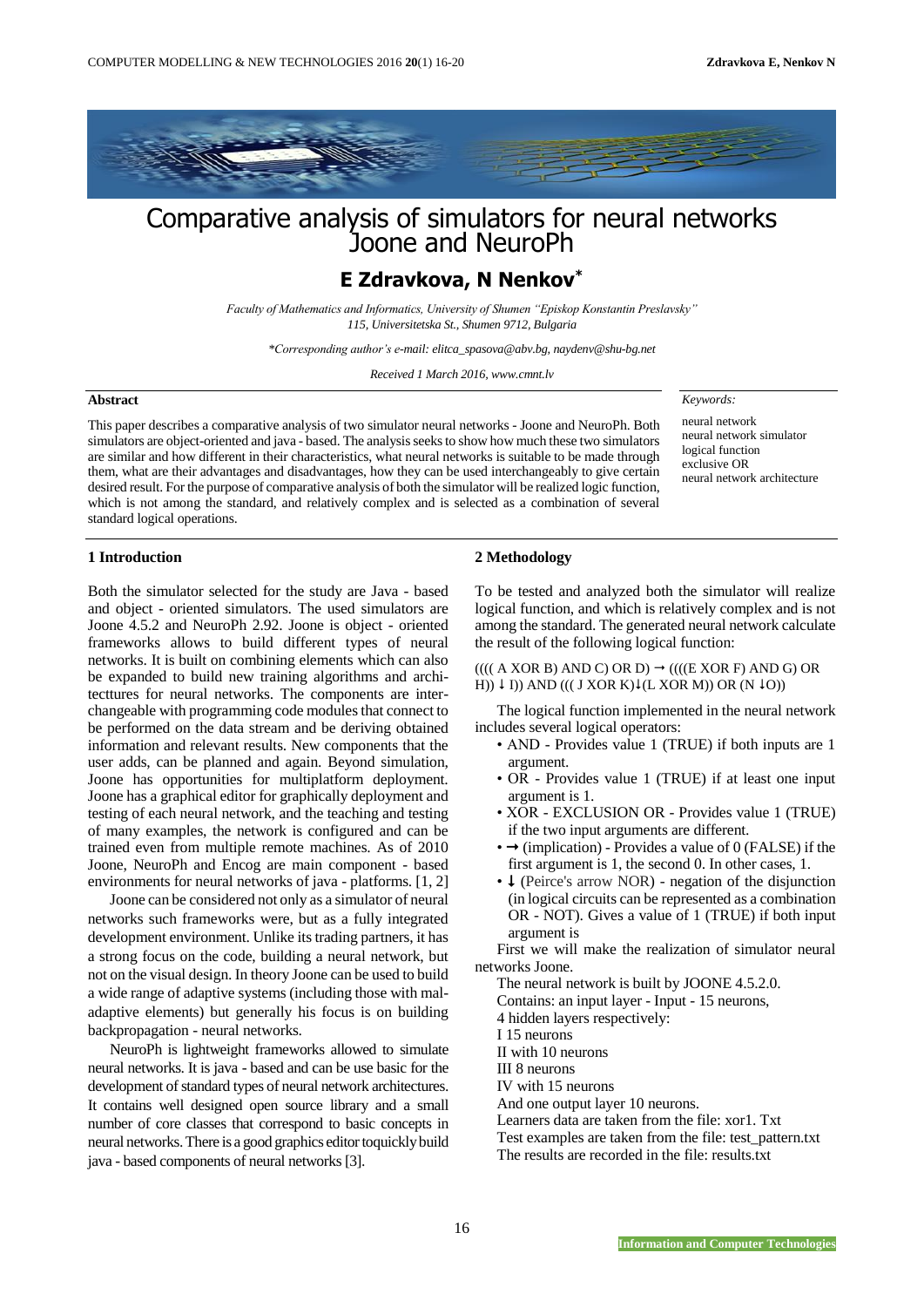

FIGURE 1 Layers of the neural network in Joone

Development of the model to reach the optimal architecture is as follows:

First, we test neural network with I hidden layer with 15 neurons and output layer with one neuron:

After 10,000 epochs: RMSE - 7.75

After 20,000 epochs: RMSE - 6.83

Then, we test neural network with II hidden layer (15 neurons - 10 neurons), and an output layer with 1 neuron:

After 10,000 epochs: RMSE - 4.64

After 20,000 epochs: RMSE - 3.97

It is seen that the search it textures do not give a good enough value of error. Therefore, the development of the model should be continued. This is done by testing successively on following architectures:

II hidden layers (15 neurons - neurons 15) and output layer with one neuron:

After 10,000 epochs: RMSE - 5.57

After 20,000 epochs: RMSE - 4.77

III hidden layer (15 neurons - 10 neurons - neurons 10) and an output layer with 1 neuron:

After 10,000 epochs: RMSE - 4.57

TABLE 1 Result on learning set in Joone

After 20,000 epochs: RMSE - 3.93 III hidden layers (15 neurons - neurons 10 - 8 neurons) and output layer with one neuron: After 10,000 epochs: RMSE - 4.27 After 20,000 epochs: RMSE - 3.03 IV hidden layers (15 neurons - neurons 10 - 8 neurons neurons 8) and output layer with one neuron: After 10,000 epochs: RMSE - 4.51 After 20,000 epochs: RMSE - 3.88 IV hidden layers (15 neurons - 10 neurons - neurons 8 - 10 neurons) and output layer with one neuron: After 10,000 epochs: RMSE - 4.38 After 20,000 epochs: RMSE - 3.76 IV hidden layers (15 neurons - neurons 10 - 8 neurons neurons 15) and output layer with one neuron: After 10,000 epochs: RMSE - 4.18 After 20,000 epochs: RMSE - 3.57

IV hidden layers (15 neurons - neurons 10 - 8 neurons neurons 15) and output layer 10 neurons:

After 10,000 epochs: RMSE - 0.001

It is seen that the last result is satisfying and we can stop the development of the model.

The learning set consists of 100 training examples that we taken from the file xor1.txt. Test cases are 20 and are located in the file test\_pattern.txt.

The following table shows the results of testing with learning set. Below are the input values - from 1 to 15, the expected result of these inputs and the actual result. The expected result is determined by a complex logical function, which we described above. The actual result is the output of the system - Joone.

|              |                |     |                |     |     |        | <b>Inputs</b> |     |     |     |     |     |     |     |                | <b>Outputs</b>    |
|--------------|----------------|-----|----------------|-----|-----|--------|---------------|-----|-----|-----|-----|-----|-----|-----|----------------|-------------------|
| $\mathbf{1}$ | $\mathfrak{2}$ | 3   | $\overline{4}$ | 5   | 6   | $\tau$ | 8             | 9   | 10  | 11  | 12  | 13  | 14  | 15  | <b>Desired</b> | Actual            |
| 0.0          | 0.0            | 0.0 | 0.0            | 0.0 | 0.0 | 0.0    | 0.0           | 0.0 | 0.0 | 0.0 | 0.0 | 0.0 | 0.0 | 0.0 | 0.0            | 0.00185941651318  |
| 1.0          | 1.0            | 1.0 | 1.0            | 1.0 | 1.0 | 1.0    | 1.0           | 1.0 | 1.0 | 1.0 | 1.0 | 1.0 | 1.0 | 1.0 | 0.0            | 0.00171267854721  |
| 0.0          | 0.0            | 0.0 | 0.0            | 0.0 | 0.0 | 0.0    | 0.0           | 0.0 | 0.0 | 0.0 | 0.0 | 0.0 | 0.0 | 1.0 | 0.0            | 0.00174068713052  |
| 0.0          | 0.0            | 0.0 | 0.0            | 0.0 | 0.0 | 0.0    | 0.0           | 0.0 | 0.0 | 0.0 | 0.0 | 0.0 | 1.0 | 1.0 | 0.0            | 0.00171297868822  |
| 0.0          | 0.0            | 0.0 | 0.0            | 0.0 | 0.0 | 0.0    | 0.0           | 0.0 | 0.0 | 0.0 | 0.0 | 1.0 | 1.0 | 1.0 | 0.0            | 0.00171263203490  |
| 1.0          | 0.0            | 1.0 | 1.0            | 0.0 | 1.0 | 0.0    | 0.0           | 0.0 | 0.0 | 1.0 | 0.0 | 1.0 | 0.0 | 0.0 | 1.0            | 0.99819065530154  |
| 0.0          | 1.0            | 0.0 | 1.0            | 1.0 | 0.0 | 0.0    | 0.0           | 0.0 | 1.0 | 0.0 | 1.0 | 0.0 | 0.0 | 0.0 | 1.0            | 0.99874748651663  |
| 1.0          | 1.0            | 0.0 | 1.0            | 0.0 | 1.0 | 0.0    | 0.0           | 0.0 | 1.0 | 0.0 | 0.0 | 0.0 | 0.0 | 0.0 | 1.0            | 0.99840020882580  |
| 0.0          | 0.0            | 0.0 | 0.0            | 0.0 | 0.0 | 0.0    | 0.0           | 0.0 | 0.0 | 0.0 | 1.0 | 1.0 | 1.0 | 1.0 | 0.0            | 0.00171176387902  |
| 0.0          | 0.0            | 0.0 | 0.0            | 0.0 | 0.0 | 0.0    | 0.0           | 0.0 | 0.0 | 1.0 | 1.0 | 1.0 | 1.0 | 1.0 | 0.0            | 0.00171063441000  |
| 0.0          | 0.0            | 0.0 | 0.0            | 0.0 | 0.0 | 0.0    | 0.0           | 0.0 | 1.0 | 1.0 | 1.0 | 1.0 | 1.0 | 1.0 | 0.0            | 0.001711942825887 |
| 0.0          | 0.0            | 0.0 | 0.0            | 0.0 | 0.0 | 0.0    | 0.0           | 1.0 | 1.0 | 1.0 | 1.0 | 1.0 | 1.0 | 1.0 | 0.0            | 0.00170547142383  |
| 0.0          | 0.0            | 0.0 | 0.0            | 0.0 | 0.0 | 0.0    | 1.0           | 1.0 | 1.0 | 1.0 | 1.0 | 1.0 | 1.0 | 1.0 | 0.0            | 0.001704159243449 |
| 1.0          | 0.0            | 1.0 | 1.0            | 1.0 | 0.0 | 0.0    | 0.0           | 0.0 | 0.0 | 0.0 | 0.0 | 1.0 | 0.0 | 0.0 | 1.0            | 0.998690422813351 |
| 0.0          | 1.0            | 0.0 | 1.0            | 0.0 | 1.0 | 0.0    | 0.0           | 0.0 | 1.0 | 1.0 | 1.0 | 0.0 | 0.0 | 0.0 | 1.0            | 0.99825801114161  |
| 0.0          | 1.0            | 1.0 | 1.0            | 0.0 | 0.0 | 0.0    | 0.0           | 0.0 | 1.0 | 1.0 | 1.0 | 1.0 | 0.0 | 0.0 | 1.0            | 0.99859104574956  |
| 1.0          | 0.0            | 1.0 | 1.0            | 1.0 | 1.0 | 0.0    | 0.0           | 0.0 | 0.0 | 1.0 | 0.0 | 0.0 | 0.0 | 0.0 | 1.0            | 0.99866411324620  |
| 0.0          | 0.0            | 0.0 | 0.0            | 0.0 | 0.0 | 1.0    | 1.0           | 1.0 | 1.0 | 1.0 | 1.0 | 1.0 | 1.0 | 1.0 | 0.0            | 0.00170372477138  |
| 0.0          | 0.0            | 0.0 | 0.0            | 0.0 | 1.0 | 1.0    | 1.0           | 1.0 | 1.0 | 1.0 | 1.0 | 1.0 | 1.0 | 1.0 | 0.0            | 0.00170383697555  |
| 0.0          | 0.0            | 0.0 | 0.0            | 1.0 | 1.0 | 1.0    | 1.0           | 1.0 | 1.0 | 1.0 | 1.0 | 1.0 | 1.0 | 1.0 | 0.0            | 0.00170418058508  |
| 0.0          | 0.0            | 0.0 | 1.0            | 1.0 | 1.0 | 1.0    | 1.0           | 1.0 | 1.0 | 1.0 | 1.0 | 1.0 | 1.0 | 1.0 | 0.0            | 0.00170950487012  |
| 0.0          | 0.0            | 1.0 | 1.0            | 1.0 | 1.0 | 1.0    | 1.0           | 1.0 | 1.0 | 1.0 | 1.0 | 1.0 | 1.0 | 1.0 | 0.0            | 0.00171284151805  |
| 0.0          | 1.0            | 1.0 | 1.0            | 1.0 | 1.0 | 1.0    | 1.0           | 1.0 | 1.0 | 1.0 | 1.0 | 1.0 | 1.0 | 1.0 | 0.0            | 0.00171307490515  |
| 0.0          | 0.0            | 1.0 | 1.0            | 1.0 | 0.0 | 0.0    | 0.0           | 0.0 | 0.0 | 1.0 | 1.0 | 0.0 | 0.0 | 0.0 | 1.0            | 0.99868704088361  |
| 0.0          | 0.0            | 0.0 | 1.0            | 1.0 | 1.0 | 0.0    | 0.0           | 0.0 | 1.0 | 0.0 | 0.0 | 1.0 | 0.0 | 0.0 | 1.0            | 0.99886986914373  |
| 0.0          | 1.0            | 1.0 | 1.0            | 1.0 | 0.0 | 0.0    | 0.0           | 0.0 | 0.0 | 0.0 | 1.0 | 0.0 | 0.0 | 0.0 | 1.0            | 0.99879712659079  |
| 1.0          | 0.0            | 0.0 | 0.0            | 0.0 | 0.0 | 0.0    | 0.0           | 0.0 | 0.0 | 0.0 | 0.0 | 0.0 | 0.0 | 0.0 | 0.0            | 0.00181573650909  |
| 1.0          | 1.0            | 0.0 | 0.0            | 0.0 | 0.0 | 0.0    | 0.0           | 0.0 | 0.0 | 0.0 | 0.0 | 0.0 | 0.0 | 0.0 | 0.0            | 0.00181573650909  |
| 1.0          | 1.0            | 1.0 | 0.0            | 0.0 | 0.0 | 0.0    | 0.0           | 0.0 | 0.0 | 0.0 | 0.0 | 0.0 | 0.0 | 0.0 | 0.0            | 0.00181828998258  |
| 1.0          | 1.0            | 1.0 | 1.0            | 0.0 | 0.0 | 0.0    | 0.0           | 0.0 | 0.0 | 0.0 | 0.0 | 0.0 | 0.0 | 0.0 | 1.0            | 0.00196073740338  |
| 1.0          | 1.0            | 1.0 | 1.0            | 1.0 | 0.0 | 0.0    | 0.0           | 0.0 | 0.0 | 0.0 | 0.0 | 0.0 | 0.0 | 0.0 | 1.0            | 0.99831946230466  |
| 1.0          | 1.0            | 1.0 | 1.0            | 1.0 | 1.0 | 0.0    | 0.0           | 0.0 | 0.0 | 0.0 | 0.0 | 0.0 | 0.0 | 0.0 | 1.0            | 0.998699389310955 |
| 1.0          | 1.0            | 1.0 | 1.0            | 1.0 | 1.0 | 1.0    | 0.0           | 0.0 | 0.0 | 0.0 | 0.0 | 0.0 | 0.0 | 0.0 | 1.0            | 0.998776103873972 |
| 1.0          | 1.0            | 1.0 | 1.0            | 1.0 | 1.0 | 1.0    | 1.0           | 0.0 | 0.0 | 0.0 | 0.0 | 0.0 | 0.0 | 0.0 | 0.0            | 0.996709046387602 |
| 1.0          | 1.0            | 1.0 | 1.0            | 1.0 | 1.0 | 1.0    | 1.0           | 1.0 | 0.0 | 0.0 | 0.0 | 0.0 | 0.0 | 0.0 | 0.0            | 0.004418785357284 |
| 1.0          | 1.0            | 1.0 | 1.0            | 1.0 | 1.0 | 1.0    | 1.0           | 1.0 | 1.0 | 0.0 | 0.0 | 0.0 | 0.0 | 0.0 | 0.0            | 0.00182640654367  |
| 1.0          | 1.0            | 1.0 | 1.0            | 1.0 | 1.0 | 1.0    | 1.0           | 1.0 | 1.0 | 1.0 | 0.0 | 0.0 | 0.0 | 0.0 | 0.0            | 0.00179886966065  |
| 1.0          | 1.0            | 1.0 | 1.0            | 1.0 | 1.0 | 1.0    | 1.0           | 1.0 | 1.0 | 1.0 | 1.0 | 0.0 | 0.0 | 0.0 | 0.0            | 0.00178497066089  |
| 1.0          | 1.0            | 1.0 | 1.0            | 1.0 | 1.0 | 1.0    | 1.0           | 1.0 | 1.0 | 1.0 | 1.0 | 1.0 | 0.0 | 0.0 | 0.0            | 0.00178017710286  |
| 1.0          | 1.0            | 1.0 | 1.0            | 1.0 | 1.0 | 1.0    | 1.0           | 1.0 | 1.0 | 1.0 | 1.0 | 1.0 | 1.0 | 0.0 | 0.0            | 0.001723142165490 |
| 1.0          | 0.0            | 1.0 | 0.0            | 1.0 | 0.0 | 1.0    | 0.0           | 1.0 | 0.0 | 1.0 | 0.0 | 1.0 | 0.0 | 1.0 | 0.0            | 0.00170867604999  |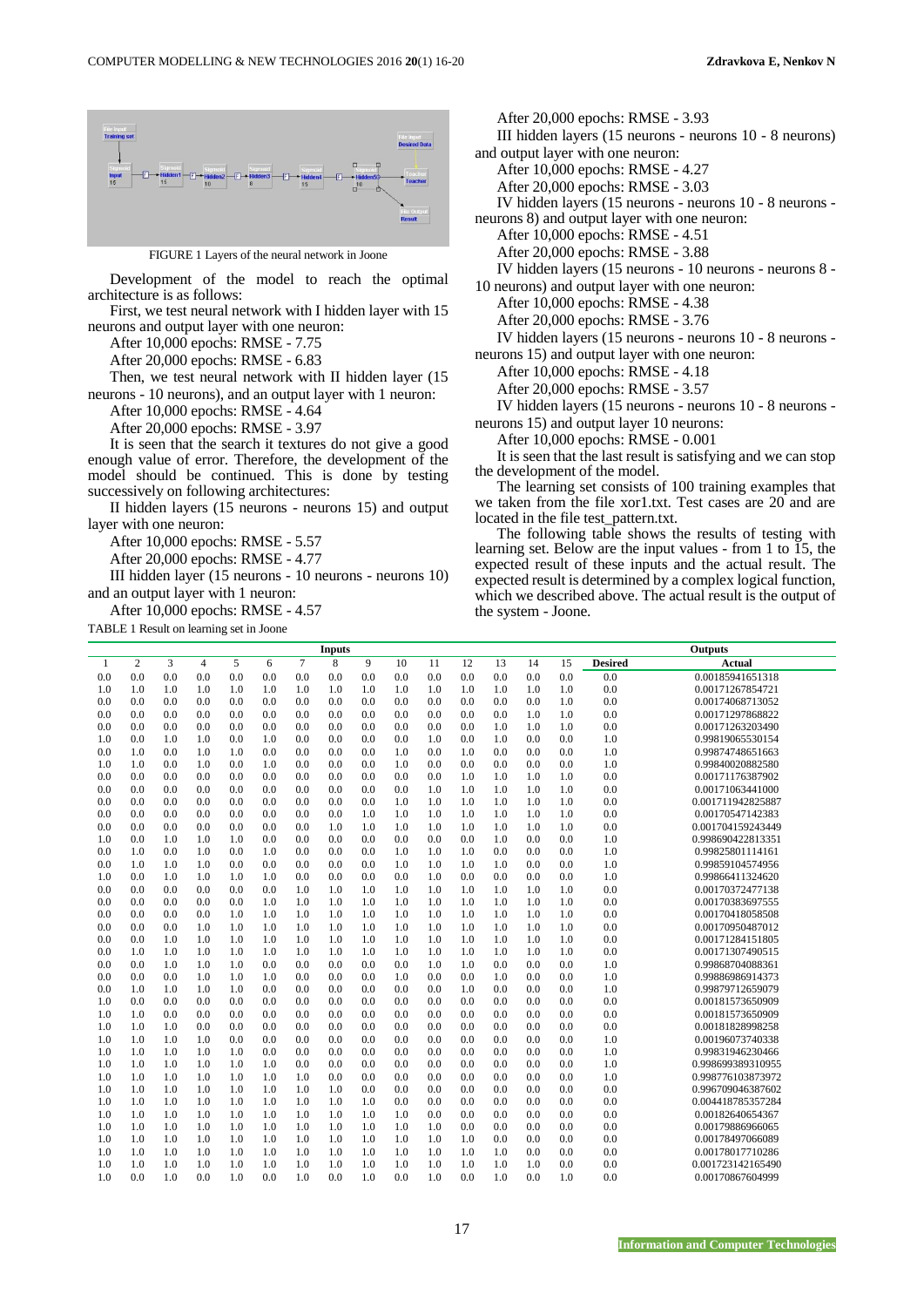| 1.0      | 1.0      | 0.0 | 0.0        | 1.0      | 1.0 | 0.0 | 0.0 | 1.0      | 1.0 | $_{0.0}$ | 0.0 | 1.0 | 1.0 | $_{0.0}$ | 0.0      | 0.00171115476091  |
|----------|----------|-----|------------|----------|-----|-----|-----|----------|-----|----------|-----|-----|-----|----------|----------|-------------------|
| 0.0      | 1.0      | 0.0 | 1.0        | 0.0      | 1.0 | 0.0 | 1.0 | 0.0      | 1.0 | 0.0      | 1.0 | 0.0 | 1.0 | 0.0      | 0.0      | 0.00194277916844  |
| 0.0      | 0.0      | 1.0 | 1.0        | 0.0      | 0.0 | 1.0 | 1.0 | 0.0      | 0.0 | 1.0      | 1.0 | 0.0 | 0.0 | 1.0      | $_{0.0}$ | 0.00180661004916  |
| 1.0      | 1.0      | 1.0 | 0.0        | 0.0      | 0.0 | 1.0 | 1.0 | 1.0      | 0.0 | $_{0.0}$ | 0.0 | 1.0 | 1.0 | 1.0      | $_{0.0}$ | 0.00170405227369  |
| $_{0.0}$ | 0.0      | 0.0 | 1.0        | 1.0      | 1.0 | 0.0 | 0.0 | 0.0      | 1.0 | 1.0      | 1.0 | 0.0 | 0.0 | $_{0.0}$ | 1.0      | 0.99872473082876  |
| 1.0      | 1.0      | 1.0 | 1.0        | $_{0.0}$ | 0.0 | 0.0 | 0.0 | 1.0      | 1.0 | 1.0      | 1.0 | 0.0 | 0.0 | 0.0      | $_{0.0}$ | 0.00345636992553  |
| 0.0      | 0.0      | 0.0 | 0.0        | 1.0      | 1.0 | 1.0 | 1.0 | 0.0      | 0.0 | 0.0      | 0.0 | 1.0 | 1.0 | 1.0      | 0.0      | 0.001706998074978 |
| 1.0      | 1.0      | 0.0 | 1.0        | 1.0      | 0.0 | 0.0 | 0.0 | 0.0      | 0.0 | 0.0      | 0.0 | 1.0 | 0.0 | 0.0      | 1.0      | 0.99820203498989  |
| $_{0.0}$ | $_{0.0}$ | 1.0 | 1.0        | 0.0      | 1.0 | 0.0 | 0.0 | 0.0      | 0.0 | 0.0      | 0.0 | 0.0 | 0.0 | 0.0      | 1.0      | 0.99876787843303  |
| 1.0      | 0.0      | 0.0 | 1.0        | 1.0      | 1.0 | 0.0 | 0.0 | 0.0      | 0.0 | 1.0      | 1.0 | 1.0 | 1.0 | 1.0      | $_{0.0}$ | 0.00201477197411  |
| 0.0      | 1.0      | 1.0 | 0.0        | 0.0      | 0.0 | 1.0 | 1.0 | 1.0      | 1.0 | 0.0      | 0.0 | 0.0 | 0.0 | 0.0      | 0.0      | 0.00170808545531  |
| $_{0.0}$ | 1.0      | 0.0 | 0.0        | 0.0      | 0.0 | 0.0 | 0.0 | 0.0      | 0.0 | 0.0      | 0.0 | 0.0 | 0.0 | $_{0.0}$ | 0.0      | 0.001862992242455 |
| 0.0      | 0.0      | 1.0 | 0.0        | 0.0      | 0.0 | 0.0 | 0.0 | 0.0      | 0.0 | 0.0      | 0.0 | 0.0 | 0.0 | 0.0      | 0.0      | 0.00208965556292  |
| $_{0,0}$ | 0.0      | 0.0 | 1.0        | 0.0      | 0.0 | 0.0 | 0.0 | 0.0      | 0.0 | $_{0.0}$ | 0.0 | 0.0 | 0.0 | 0.0      | 1.0      | 0.99796070484324  |
| 0.0      | 0.0      | 0.0 | 0.0        | 1.0      | 0.0 | 0.0 | 0.0 | 0.0      | 0.0 | $_{0.0}$ | 0.0 | 0.0 | 0.0 | 0.0      | 0.0      | 0.00208866209964  |
| $_{0.0}$ | 0.0      | 0.0 | 0.0        | $_{0.0}$ | 1.0 | 0.0 | 0.0 | 0.0      | 0.0 | $_{0.0}$ | 0.0 | 0.0 | 0.0 | $_{0.0}$ | $_{0.0}$ | 0.001925035898582 |
| 0.0      | 0.0      | 0.0 | 0.0        | 0.0      | 0.0 | 1.0 | 0.0 | 0.0      | 0.0 | 0.0      | 0.0 | 0.0 | 0.0 | 0.0      | $_{0.0}$ | 0.00175139675889  |
| 0.0      | 0.0      | 0.0 | 0.0        | 0.0      | 0.0 | 0.0 | 1.0 | 0.0      | 0.0 | 0.0      | 0.0 | 0.0 | 0.0 | $_{0.0}$ | 0.0      | 0.00172983744967  |
| $_{0.0}$ | 0.0      | 0.0 | 0.0        | 0.0      | 0.0 | 0.0 | 0,0 | 1.0      | 0.0 | 0.0      | 0.0 | 0.0 | 0.0 | 0.0      | 0.0      | 0.00171707163438  |
| $_{0.0}$ | $_{0.0}$ | 0.0 | 0.0        | 0.0      | 0.0 | 0.0 | 0.0 | 0.0      | 1.0 | 0.0      | 0.0 | 0.0 | 0.0 | 0.0      | 0.0      | 0.00194790523692  |
| 0.0      | 0.0      | 0.0 | 0.0        | 0.0      | 0.0 | 0.0 | 0.0 | 0.0      | 0.0 | 1.0      | 0.0 | 0.0 | 0.0 | 0.0      | 0.0      | 0.00181551577185  |
| 1.0      | 1.0      | 0.0 | 0.0        | 0.0      | 0.0 | 0.0 | 0.0 | 0.0      | 0.0 | 0.0      | 0.0 | 0.0 | 0.0 | 0.0      | 0.0      | 0.00181828998258  |
| 0.0      | 0.0      | 1.0 | 1.0        | $_{0.0}$ | 0.0 | 0.0 | 0.0 | 0.0      | 0.0 | $_{0.0}$ | 0.0 | 0.0 | 0.0 | 0.0      | 1.0      | 0.998664650256829 |
| 0.0      | 0.0      | 0.0 | 0.0        | 1.0      | 1.0 | 0.0 | 0.0 | 0.0      | 0.0 | 0.0      | 0.0 | 0.0 | 0.0 | 0.0      | 0.0      | 0.00231109937107  |
| 0.0      | 0.0      | 0.0 | 0.0        | 0.0      | 0.0 | 1.0 | 1.0 | 0.0      | 0.0 | $_{0.0}$ | 0.0 | 0.0 | 0.0 | 0.0      | $_{0.0}$ | 0.00171578793161  |
| 0.0      | 0.0      | 0.0 | 0.0        | 0.0      | 0.0 | 0.0 | 0.0 | 1.0      | 1.0 | $_{0.0}$ | 0.0 | 0.0 | 0.0 | 0.0      | $_{0.0}$ | 0.00172035245579  |
| 0.0      | 0.0      | 0.0 | 0.0        | $_{0.0}$ | 0.0 | 0.0 | 0.0 | 0.0      | 0.0 | 1.0      | 1.0 | 0.0 | 0.0 | 0.0      | 0.0      | 0.001794173831323 |
| 0.0      | 0.0      | 0.0 | 0.0        | $_{0.0}$ | 0.0 | 0.0 | 0.0 | $_{0.0}$ | 0.0 | 0.0      | 0.0 | 1.0 | 1.0 | 0.0      | 0.0      | 0.00172606629957  |
| 1.0      | 1.0      | 1.0 | 0.0        | 0.0      | 0.0 | 0.0 | 0.0 | $_{0.0}$ | 0.0 | 0.0      | 0.0 | 0.0 | 0.0 | 0.0      | 0.0      | 0.00196073740338  |
| 0.0      | 0.0      |     |            | 1.0      |     |     | 0.0 |          | 0.0 | 0.0      | 0.0 | 0.0 |     | 0.0      | 1.0      | 0.99875045408016  |
|          | 0.0      | 0.0 | 1.0<br>0.0 | 0.0      | 1.0 | 0.0 |     | 0.0      |     |          | 0.0 | 0.0 | 0.0 | 0.0      | 0.0      |                   |
| $_{0.0}$ |          | 0.0 |            |          | 0.0 | 1.0 | 1.0 | 1.0      | 0.0 | 0.0      |     |     | 0.0 |          |          | 0.00170605685128  |
| 0.0      | 1.0      | 1.0 | 1.0        | 1.0      | 1.0 | 1.0 | 1.0 | 1.0      | 1.0 | 1.0      | 1.0 | 1.0 | 1.0 | 0.0      | 0.0      | 0.00172491821548  |
| 0.0      | 0.0      | 1.0 | 1.0        | 1.0      | 1.0 | 1.0 | 1.0 | 1.0      | 1.0 | 1.0      | 1.0 | 1.0 | 1.0 | 0.0      | $_{0.0}$ | 0.00172441171231  |
| 1.0      | 1.0      | 1.0 | 1.0        | 1.0      | 1.0 | 0.0 | 0.0 | 0.0      | 1.0 | 1.0      | 1.0 | 0.0 | 0.0 | 0.0      | 1.0      | 0.99876893064456  |
| 0.0      | 1.0      | 0.0 | 1.0        | 1.0      | 1.0 | 0.0 | 0.0 | 0.0      | 1.0 | 1.0      | 1.0 | 1.0 | 0.0 | 0.0      | 1.0      | 0.998708135281306 |
| 0.0      | 1.0      | 1.0 | 1.0        | 0.0      | 0.0 | 0.0 | 0.0 | 0.0      | 1.0 | 1.0      | 1.0 | 0.0 | 0.0 | 0.0      | 1.0      | 0.99862109900078  |
| 0.0      | 0.0      | 0.0 | 1.0        | 1.0      | 1.0 | 1.0 | 1.0 | 1.0      | 1.0 | 1.0      | 1.0 | 1.0 | 1.0 | 0.0      | 0.0      | 0.00171646520616  |
| 0.0      | 0.0      | 0.0 | 0.0        | 1.0      | 1.0 | 1.0 | 1.0 | 1.0      | 1.0 | 1.0      | 1.0 | 1.0 | 1.0 | 0.0      | 0.0      | 0.00170500832053  |
| 0.0      | 0.0      | 0.0 | 0.0        | $_{0.0}$ | 1.0 | 1.0 | 1.0 | 1.0      | 1.0 | 1.0      | 1.0 | 1.0 | 1.0 | 0.0      | $_{0.0}$ | 0.00170441208624  |
| 0.0      | 0.0      | 0.0 | 0.0        | 0.0      | 0.0 | 1.0 | 1.0 | 1.0      | 1.0 | 1.0      | 1.0 | 1.0 | 1.0 | 0.0      | 0.0      | 0.00170422833047  |
| 0.0      | 0.0      | 0.0 | 0.0        | 0.0      | 0.0 | 0.0 | 1.0 | 1.0      | 1.0 | 1.0      | 1.0 | 1.0 | 1.0 | $_{0.0}$ | $_{0.0}$ | 0.00170494386384  |
| 0.0      | 0.0      | 0.0 | 0.0        | 0.0      | 0.0 | 0.0 | 0.0 | 1.0      | 1.0 | 1.0      | 1.0 | 1.0 | 1.0 | 0.0      | 0.0      | 0.001707391479248 |
| 0.0      | 0.0      | 0.0 | 0.0        | 0.0      | 0.0 | 0.0 | 0.0 | 0.0      | 1.0 | 1.0      | 1.0 | 1.0 | 1.0 | 0.0      | 0.0      | 0.00172391240963  |
| 0.0      | 0.0      | 1.0 | 1.0        | 1.0      | 1.0 | 1.0 | 1.0 | 1.0      | 1.0 | 1.0      | 1.0 | 1.0 | 0.0 | 0.0      | 0.0      | 0.00179535552546  |
| 0.0      | 0.0      | 0.0 | 1.0        | 1.0      | 1.0 | 1.0 | 1.0 | 1.0      | 1.0 | 1.0      | 1.0 | 1.0 | 0.0 | 0.0      | $_{0.0}$ | 0.00175517036174  |
| 0.0      | 0.0      | 0.0 | 0.0        | 1.0      | 1.0 | 1.0 | 1.0 | 1.0      | 1.0 | 1.0      | 1.0 | 1.0 | 0.0 | 0.0      | 0.0      | 0.001707701495688 |
| 0.0      | 0.0      | 0.0 | 0.0        | 0.0      | 1.0 | 1.0 | 1.0 | 1.0      | 1.0 | 1.0      | 1.0 | 1.0 | 0.0 | 0.0      | 0.0      | 0.001706150804015 |
| $_{0.0}$ | 0.0      | 0.0 | 0.0        | 0.0      | 0.0 | 1.0 | 1.0 | 1.0      | 1.0 | 1.0      | 1.0 | 1.0 | 0.0 | 0.0      | $_{0.0}$ | 0.001705704003614 |
| 0.0      | 0.0      | 0.0 | 0.0        | 0.0      | 0.0 | 0.0 | 1.0 | 1.0      | 1.0 | 1.0      | 1.0 | 1.0 | 0.0 | 0.0      | 0.0      | 0.00170749323605  |
| 0.0      | 0.0      | 0.0 | 0.0        | 0.0      | 0.0 | 0.0 | 0.0 | 1.0      | 1.0 | 1.0      | 1.0 | 1.0 | 0.0 | 0.0      | 0.0      | 0.00171540639749  |
| 0.0      | 0.0      | 0.0 | 1.0        | 1.0      | 1.0 | 1.0 | 1.0 | 1.0      | 1.0 | 1.0      | 1.0 | 0.0 | 0.0 | 0.0      | $_{0.0}$ | 0.00175856759291  |
| 0.0      | 0.0      | 0.0 | 0.0        | 1.0      | 1.0 | 1.0 | 1.0 | 1.0      | 1.0 | 1.0      | 1.0 | 0.0 | 0.0 | 0.0      | $_{0.0}$ | 0.00170792028372  |
| 0.0      | 0.0      | 0.0 | 0.0        | 0.0      | 1.0 | 1.0 | 1.0 | 1.0      | 1.0 | 1.0      | 1.0 | 0.0 | 0.0 | 0.0      | 0.0      | 0.00170627806636  |
| 0.0      | 0.0      | 0.0 | 0.0        | 0.0      | 0.0 | 1.0 | 1.0 | 1.0      | 1.0 | 1.0      | 1.0 | 0.0 | 0.0 | 0.0      | $_{0.0}$ | 0.001705806627616 |
| 0.0      | 0.0      | 0.0 | 0.0        | 0.0      | 0.0 | 0.0 | 1.0 | 1.0      | 1.0 | 1.0      | 1.0 | 0.0 | 0.0 | 0.0      | 0.0      | 0.00170767275065  |
| 0.0      | 0.0      | 0.0 | 1.0        | 1.0      | 1.0 | 0.0 | 0.0 | 0.0      | 0.0 | 0.0      | 1.0 | 0.0 | 0.0 | 0.0      | 1.0      | 0.99864765385988  |
| 1.0      | 1.0      | 1.0 | 1.0        | 0.0      | 0.0 | 0.0 | 0.0 | 0.0      | 1.0 | 1.0      | 1.0 | 1.0 | 0.0 | 0.0      | 1.0      | 0.998167383168365 |
| 0.0      | 1.0      | 0.0 | 1.0        | 1.0      | 1.0 | 0.0 | 0.0 | 0.0      | 0.0 | $_{0.0}$ | 0.0 | 0.0 | 0.0 | 0.0      | 1.0      | 0.99875043991273  |
| 1.0      | 0.0      | 1.0 | 1.0        | 0.0      | 0.0 | 0.0 | 0.0 | 0.0      | 1.0 | 1.0      | 1.0 | 1.0 | 0.0 | 0.0      | 1.0      | 0.998158499362219 |

Testing the examples of training set gives result described in the table below.

TABLE 2 Results on training set in Joone

|     |          |     |     |     |     |     | <b>Inputs</b> |     |     |     |     |     |     |     |                | Output                |
|-----|----------|-----|-----|-----|-----|-----|---------------|-----|-----|-----|-----|-----|-----|-----|----------------|-----------------------|
|     | 2        | 3   | 4   | 5   | 6   | 7   | 8             | 9   | 10  | 11  | 12  | 13  | 14  | 15  | <b>Desired</b> | Actual                |
| 0.0 | 1.0      | 1.0 | 0.0 | 1.0 | 1.0 | 0.0 | 1.0           | 1.0 | 0.0 | 1.0 | 1.0 | 0.0 | 1.0 | 1.0 | 0.0            | 0.001705444100867728  |
| 0.0 | 0.1      | 1.0 | 1.0 | 0.0 | 1.0 | 1.0 | 1.0           | 0.0 | 1.0 | 1.0 | 1.0 | 0.0 | 1.0 | 1.0 | 0.0            | 0.0017365073818188474 |
| 0.0 | 1.0      | 1.0 | 1.0 | 1.0 | 0.0 | 1.0 | 1.0           | 1.0 | 1.0 | 0.0 | 1.0 | 1.0 | 1.0 | 1.0 | 0.0            | 0.0017126790834616611 |
| 0.0 | 1.0      | 1.0 | 1.0 | 1.0 | 1.0 | 0.0 | 1.0           | 1.0 | 1.0 | 1.0 | 1.0 | 0.0 | 1.0 | 1.0 | 0.0            | 0.0017221518565343809 |
| 0.0 | 1.0      | 1.0 | 1.0 | 1.0 | 1.0 | 1.0 | 0.0           | 1.0 | 1.0 | 1.0 | 1.0 | 1.0 | 1.0 | 0.0 | 0.0            | 0.0017881340101438775 |
| 1.0 | 0.0      | 0.0 | 1.0 | 0.0 | 0.0 | 1.0 | 0.0           | 0.0 | 1.0 | 0.0 | 0.0 | 1.0 | 0.0 | 0.0 | 1.0            | 0.8408661190565192    |
| 1.0 | 0.0      | 0.0 | 0.0 | 1.0 | 0.0 | 0.0 | 0.0           | 1.0 | 0.0 | 0.0 | 0.0 | 1.0 | 0.0 | 0.0 | 0.0            | 0.0017213972306672999 |
| 1.0 | 0.0      | 0.0 | 0.0 | 0.0 | 1.0 | 0.0 | 0.0           | 0.0 | 0.0 | 1.0 | 0.0 | 0.0 | 0.0 | 0.0 | 0.0            | 0.0018150456091549265 |
| 1.0 | 0.0      | 0.0 | 0.0 | 0.0 | 0.0 | 1.0 | 0.0           | 0.0 | 0.0 | 0.0 | 0.0 | 1.0 | 0.0 | 0.0 | 0.0            | 0.0017396394623614357 |
| 1.0 | 0.0      | 0.0 | 0.0 | 0.0 | 0.0 | 0.0 | 1.0           | 0.0 | 0.0 | 0.0 | 0.0 | 0.0 | 0.0 | 1.0 | 0.0            | 0.0017129149981214703 |
| 0.0 | 0.0      | 0.0 | 1.0 | 0.0 | 1.0 | 0.0 | 1.0           | 0.0 | 1.0 | 0.0 | 1.0 | 0.0 | 0.0 | 0.0 | 0.0            | 0.022991489166898076  |
| 0.0 | 0.0      | 0.0 | 1.0 | 1.0 | 0.0 | 0.0 | 1.0           | 1.0 | 0.0 | 0.0 | 1.0 | 0.0 | 0.0 | 0.0 | 0.0            | 0.0018174232780409597 |
| 0.0 | 0.0      | 0.0 | 1.0 | 1.0 | 1.0 | 0.0 | 0.0           | 0.0 | 1.0 | 1.0 | 1.0 | 0.0 | 0.0 | 0.0 | 1.0            | 0.9987247308287605    |
| 0.0 | 0.0      | 0.0 | 1.0 | 1.0 | 1.0 | 1.0 | 0.0           | 0.0 | 0.0 | 0.0 | 1.0 | 0.0 | 0.0 | 0.0 | 1.0            | 0.9935189616059639    |
| 0.0 | 0.0      | 0.0 | 1.0 | 0.0 | 0.0 | 1.0 | 0.0           | 0.0 | 1.0 | 0.0 | 0.0 | 1.0 | 0.0 | 0.0 | 1.0            | 0.8113680710622061    |
| 1.0 | 1.0      | 1.0 | 0.0 | 1.0 | 0.0 | 1.0 | 0.0           | 1.0 | 0.0 | 1.0 | 0.0 | 1.0 | 1.0 | 1.0 | 0.0            | 0.0017054508579993635 |
| 1.0 | 1.0      | 1.0 | 0.0 | 0.0 | 1.0 | 1.0 | 0.0           | 0.0 | 1.0 | 1.0 | 0.0 | 1.0 | 1.0 | 1.0 | 0.0            | 0.0017108325172039915 |
| 1.0 | 0.1      | 1.0 | 0.0 | 0.0 | 0.0 | 1.0 | 1.0           | 1.0 | 0.0 | 0.0 | 0.0 | 1.0 | 1.0 | 1.0 | 0.0            | 0.001704052273698014  |
| 1.0 | 0.1      | 1.0 | 0.0 | 0.0 | 0.0 | 0.0 | 1.0           | 1.0 | 1.0 | 1.0 | 0.0 | 1.0 | 1.0 | 1.0 | 0.0            | 0.0017046034834530507 |
| 1.0 | $\Omega$ | 1.0 | 0.0 | 1.0 | 1.0 | 0.0 | 1.0           | 1.0 | 0.0 | 1.0 | 1.0 | 0.0 | 1.0 | 1.0 | 0.0            | 0.0017054124015384057 |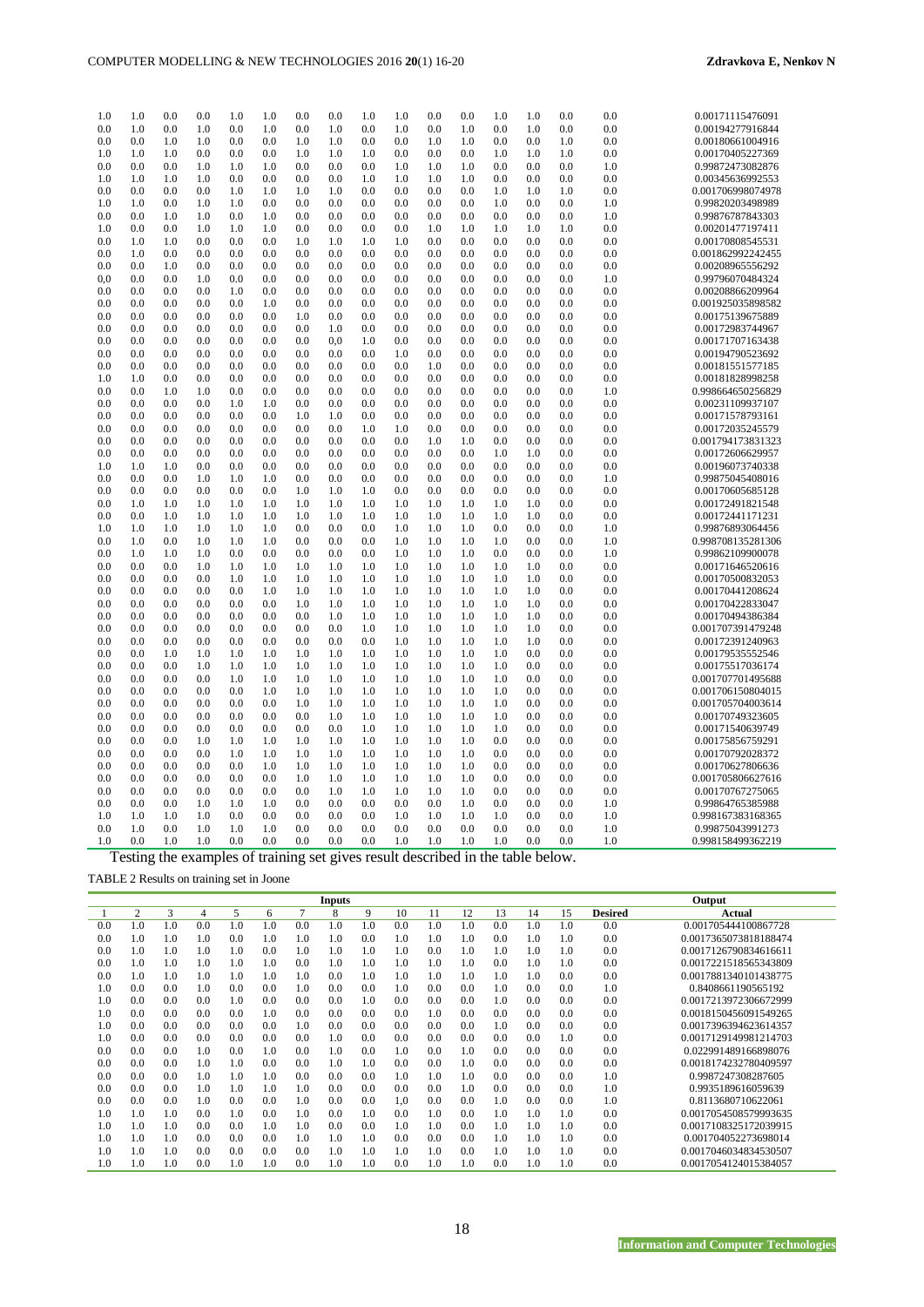In the above table are again described input values which have already from training set. Here we have 20 examples. In the last two columns are the result which must be prepared according to the logical function, and actual result from the system - Joone.

The designed neural network can be used to predict the output of the implemented logic function. It gives good results on learning set and on examples of the test set.

It is follows to implement the same architecture of the neural network simulator NeuroPh.



FIGURE 2 Neural network in NeuroPh

The neural network has again four hidden layer neurons. Its structure is as follows - input layer (15 neurons), output layer (10 neurons), I hidden layer (15neurons), II hidden layer (10 neurons), III hidden layer (8 neurons), IV hidden layer (15 neurons).

In testing and training with the same learning set it proved that the neural network is not trained and cannot properly classify examples of the test set. Training and learning set are the same as those used in the previous simulator Joone.

To be completed research we including an example of realization of the standard logical function - exclusive or (XOR). This is a logical function which gives true when one of the input statements is true and the other is false.

Neural network, realize this logical function is shown in the following figure. It has one neuron in the input layer, two neurons in the hidden layer and one neuron in the output layer.



FIGURE 3 Neural network realizes a logical function "exclusive or" in NeuroPh

On the structure of the neural networkis used the results from "Research of simulators for neural networks through the implementation of multilayer perceptron". (Zdravkova, 2015).

The network is fully trained after 1900 iterations. After learning of the network supplying as input values 1 1. The results are as follows - the value of neurons in the hidden layer are 0.101 and 0.902; value of the neuron in the output layer is 0.125. Conduct a second test with values 1, 0. The results are as follows - the value of neurons in the hidden layer are respectively 0.839 and 0.998; value of the neuron in the output layer is 0.871.

We see here that the results are good. Unlike the previous function that failed to give good result after training.

Now test the neural network with the same architecture in simulator Joone [4].

Result after 20,000 epochs: RMSE - 0,29.

The following table shows the input values of the standard logical function and the corresponding result for these input values. The last column shows actual output from the system - Joone.

TABLE 3 results on Exclusive OR in Joone

| Inputs | Output         |                      |  |  |  |  |  |  |
|--------|----------------|----------------------|--|--|--|--|--|--|
|        | <b>Desired</b> | Actual               |  |  |  |  |  |  |
| 0      |                | 0.010592225910198724 |  |  |  |  |  |  |
| 0      |                | 0.6618289936765938   |  |  |  |  |  |  |
|        |                | 0.6718835779208182   |  |  |  |  |  |  |
|        |                | 0.6819571896978877   |  |  |  |  |  |  |



FIGURE 4 Neural network realized "exclusive or" in simulator Joone

It is noted that the results for this logical function here are not as good as in the simulator NeuroPh.

The first logical function here also gave a good result.

#### **3 Conclusions**

After the conducted tests it shows that both the simulator for neural networks have some peculiarities. Both simulators are java - based and object - oriented. But they have different results in tests with certain types of neural networks. At the same architecture of the neural network (the same number of layers and neurons) and identical sets of test data, the both simulator give different results.

As the results shows, the simulator Joone gives much better results in the testing of arbitrary complex logical function, which is not among the standard. In this simulator there is a very good opportunities to create new types of algorithms and architectures of neural networks.

The simulator NeuroPh does not give good results in tests with random set, complex logic functions. Basic on a tests we can observe, that NeuroPh can be used in standard logic operations and it is suitable for beginners in the creation of neural networks programmers. The simulator Joone can be used by advanced programmers of neural networks.